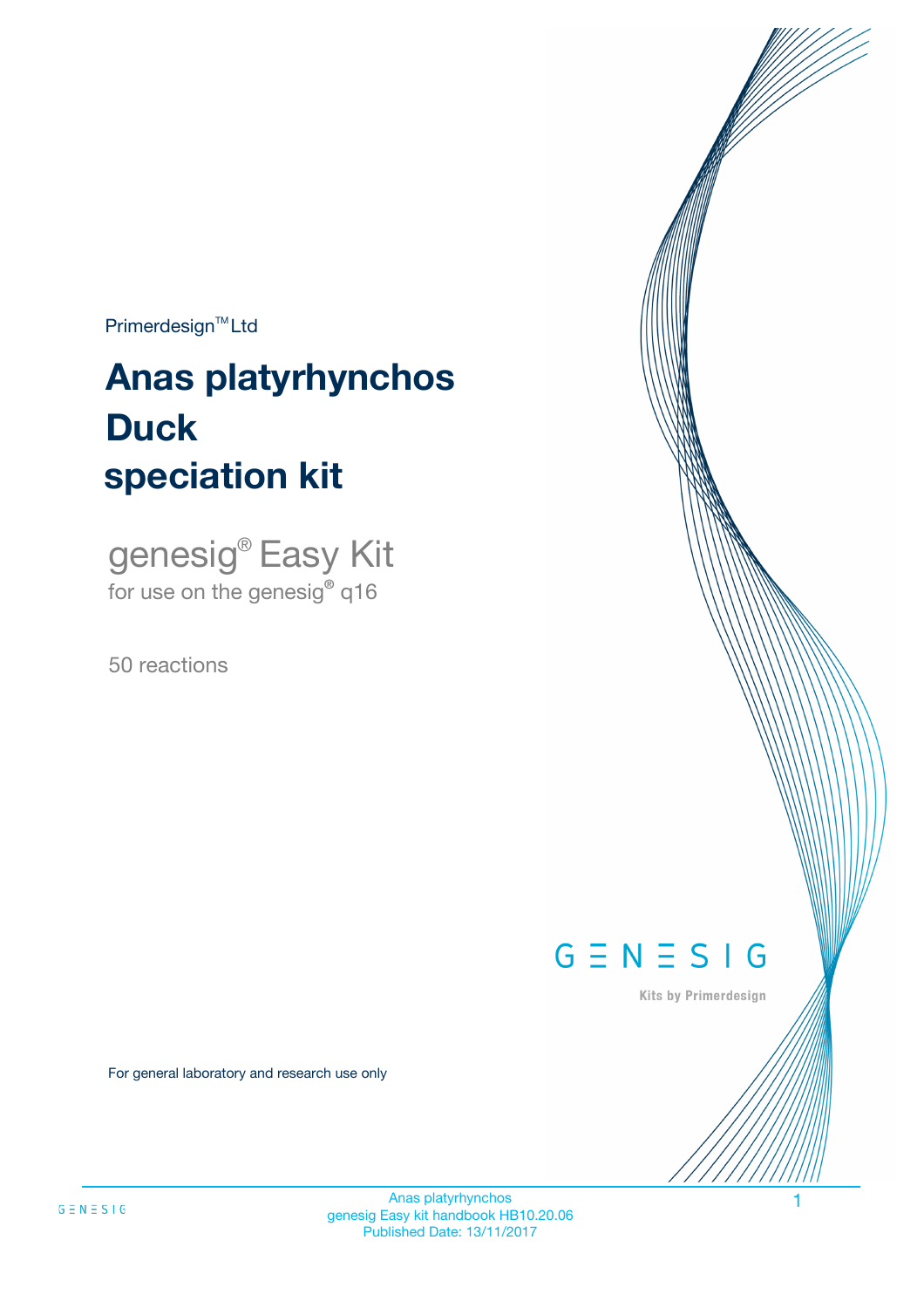# genesig® Easy: at a glance guide

#### **For each DNA test**

| Component         | <b>Volume</b>   | Lab-in-a-box pipette |  |
|-------------------|-----------------|----------------------|--|
| Duck reaction mix | $10 \mu$        |                      |  |
| Your DNA sample   | 10 <sub>µ</sub> |                      |  |

#### **For each positive control**

| Component                 | <b>Volume</b> | Lab-in-a-box pipette |  |
|---------------------------|---------------|----------------------|--|
| Duck reaction mix         | 10 µl         |                      |  |
| Positive control template | 10 µl         |                      |  |

#### **For each negative control**

| Component         | <b>Volume</b>   | Lab-in-a-box pipette |  |
|-------------------|-----------------|----------------------|--|
| Duck reaction mix | $10 \mu$        |                      |  |
| <b>Water</b>      | 10 <sub>µ</sub> |                      |  |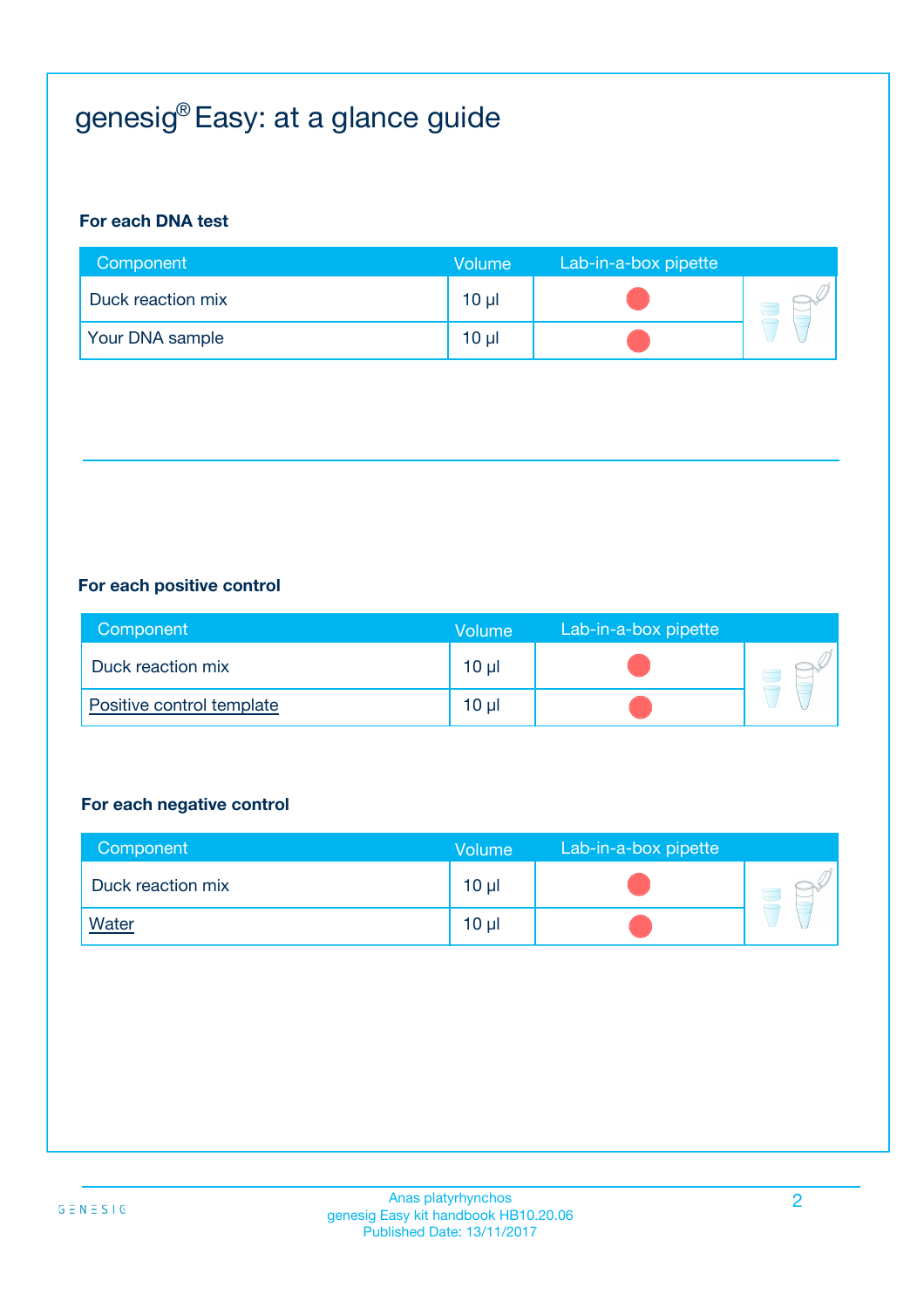# Kit Contents



# Reagents and equipment to be supplied by the user

#### **genesig® q16 instrument**

#### **genesig® Easy DNA/RNA Extraction Kit**

This kit is designed to work well with all processes that yield high quality DNA but the genesig Easy extraction method is recommended for ease of use.

#### **genesig® Lab-In-A-Box**

The genesig Lab-In-A-Box contains all of the pipettes, tips and racks that you will need to use a genesig Easy kit. Alternatively if you already have these components and equipment then these can be used instead.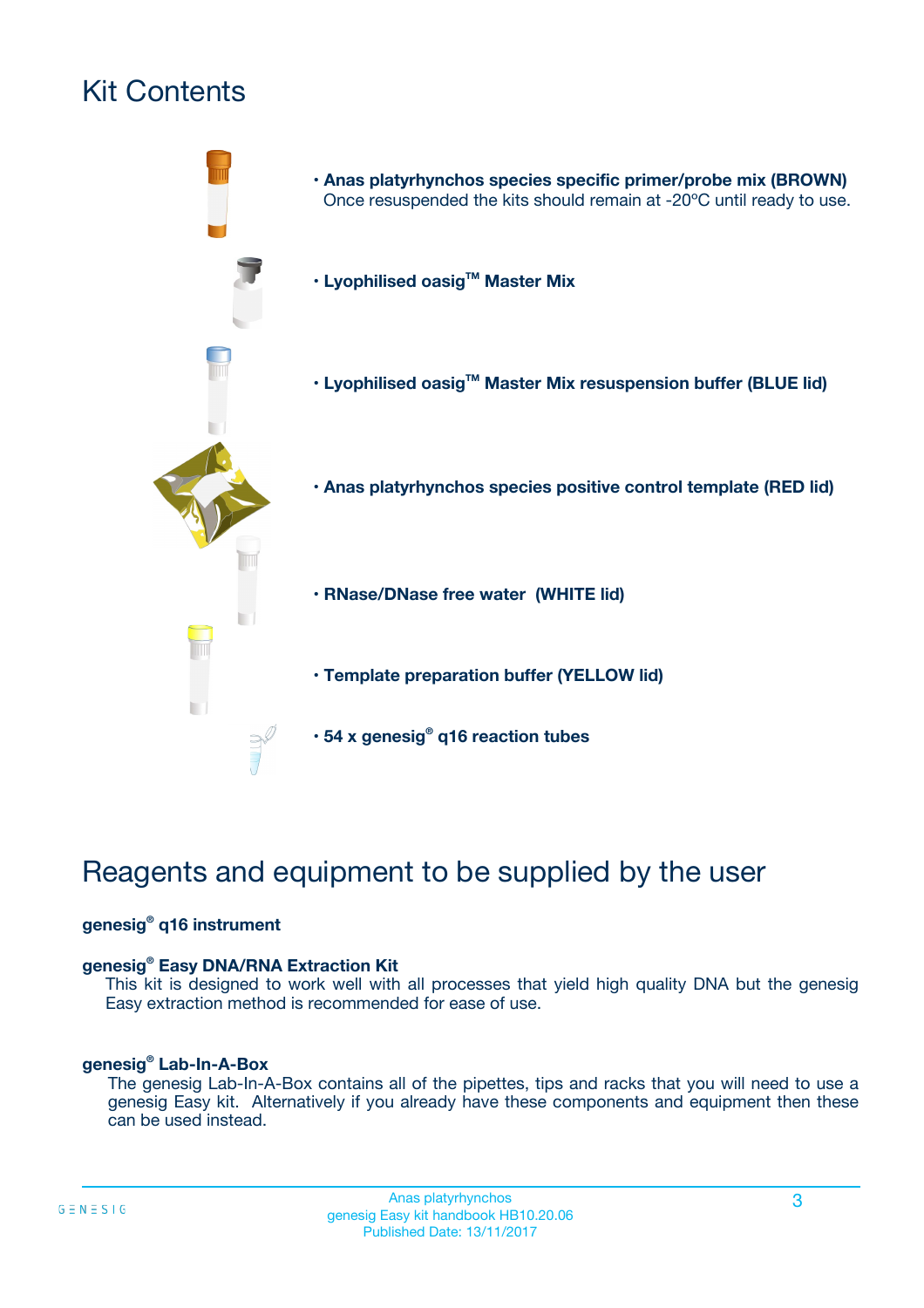# Step-by-step guide

### 1. Create your reaction mix



Use the blue pipette to transfer 500µl**\*** of the oasig Master Mix resuspension buffer into the tube of lyophilised oasig Master Mix and mix well by gently swirling. Then transfer all of that master mix into the brown tube labelled Duck primers/probe.

**\***Transfering 525µl of the oasig Master Mix resuspension buffer to your oasig Master Mix (instead of the 500µl recommended above) will enable you to take full advantage of the 50 reactions by accounting for volume losses during pipetting. In order to do so with the genesig Easy fixed volume pipettes use 1x blue, 2x red and 1x grey pipettes to make the total volume. Please be assured that this will not adversely affect the efficiency of the test.

Cap and shake tube to mix. A thorough shake is essential to ensure that all components are resuspended. **Failure to mix well can produce poor kit performance.**

Leave to stand for 5 minutes. Now your reaction mix is ready to use.

Store the reaction mix in the freezer from hereon.

#### Top tip

- Ensure that the reaction mix is mixed thoroughly before each use by shaking.
- **•** Once resuspended do not expose genesig Easy kit to temperatures above -20°C for longer than 30 minutes at a time.

## 2. Add reaction mix to all reaction tubes



For every reaction to be run, use the red pipette to add 10µl of your Duck reaction mix to every tube.

#### Top tip

- Always pipette the reaction mix directly into the bottom of the tube.
- You can label the tube lids to aid your reaction setup but avoid labelling tube sides.

#### Anas platyrhynchos and the set of the set of the set of the set of the set of the set of the set of the set of the set of the set of the set of the set of the set of the set of the set of the set of the set of the set of t genesig Easy kit handbook HB10.20.06 Published Date: 13/11/2017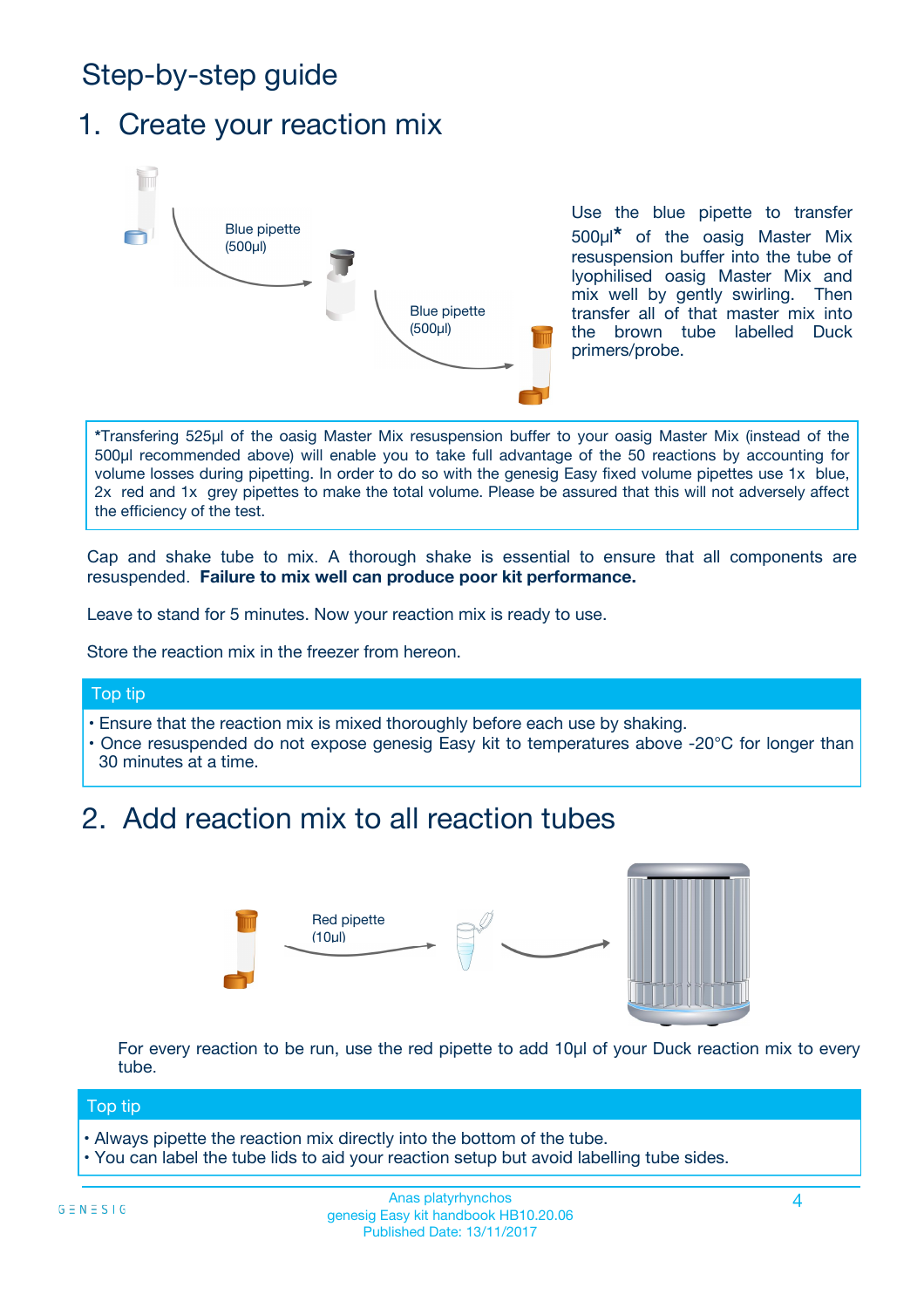# 3. Negative control



For each test you will require a negative control. Instead of DNA, water is used. This sample should prove negative thus proving that all of your positive samples really are positive.

To create a negative control reaction simply use the red pipette to add 10µl of the water to the required reaction tubes. Close these tubes after adding the water.

Because some genesig kit targets are common in the environment you may occasionally see a "late" signal in the negative control. The q16 software will take this into account accordingly.

#### Top tip

**•** Always add the water to the side of the tube to reduce the introduction of bubbles.

### 4. Set up a test



For each sample you wish to analyse, use the red pipette to add 10µl of your DNA sample to the required reaction tubes. Close these tubes after adding the sample. Always change pipette tips between samples.

#### Top tip

**•** Always add the DNA sample to the side of the tube to reduce the introduction of bubbles.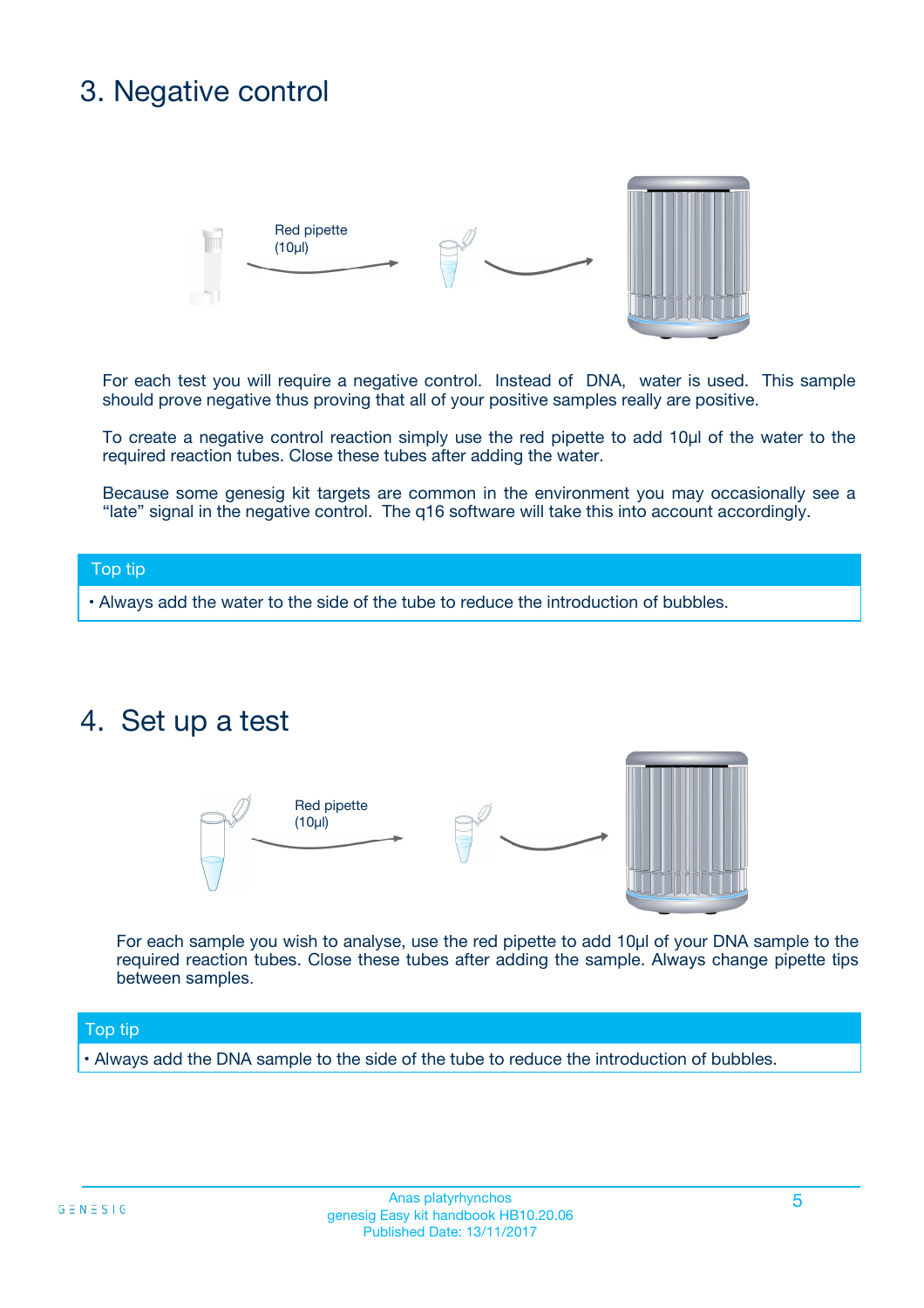# 5. Positive control



Use the white pipette to transfer 200µl of template preparation buffer into the positive control template tube. Cap and shake tube to mix.

Each time you run a test you will require a positive control. This is a small portion of DNA from your species of interest. It serves two purposes:

1. It will always test positive so it shows that everything is working as it should be.

2. The q16 software knows how much DNA is present in the positive control. It uses this information to internally calibrate every test. This is essential to give accurate information about the percentage of DNA in your sample that is from your species of interest.

To create a positive control reaction, simply use 10µl of the positive control instead of your DNA sample.



Take great care when setting up your positive control. The positive control template has the potential to give you a false positive signal in your other samples. Set positive controls up last after all other sample tubes are closed. Always change pipette tips between samples. You may even choose to set up positive controls in a separate room.

#### Top tip

**•** Always add the positive control to the side of the tube to reduce the introduction of bubbles.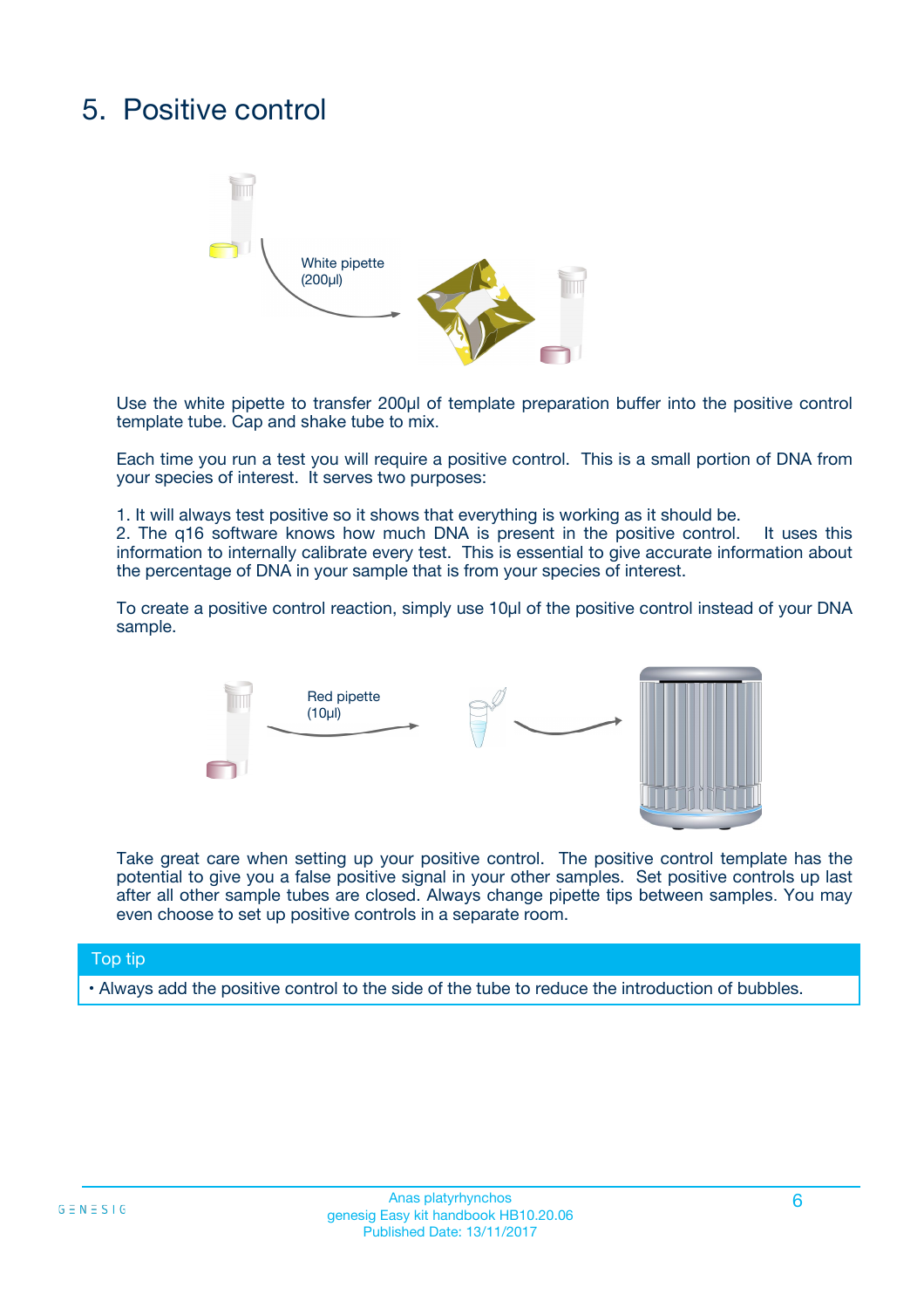# 6. Running the test

Place the tubes into the correct positions in your q16 as defined by the software, this may include positioning of empty tubes to ensure that the q16 lid is balanced. The run can then be started.

|                                    | genesig q16 PCR software - 1.2                                                    |                                     |                              |                                   | $\Box$<br>$\Sigma$           |
|------------------------------------|-----------------------------------------------------------------------------------|-------------------------------------|------------------------------|-----------------------------------|------------------------------|
|                                    | <b>Open Experiments:</b><br>Unsaved (New Experiment 2<br>$\overline{\phantom{a}}$ | <b>E</b> Open<br>Save<br>$\Box$ New | Save As                      | <b>C</b> Close<br>& Configuration | $G \equiv N \equiv S \mid G$ |
| Stages:                            | Setup<br><b>Results</b>                                                           |                                     |                              |                                   |                              |
| <b>Notes</b>                       |                                                                                   | <b>Samples</b>                      |                              | <b>Tests</b>                      |                              |
|                                    | <b>Name and Details</b>                                                           | Color<br>Name                       | Note                         | Color<br>Name                     | Note                         |
|                                    | New Experiment 2017-10-26 11:06                                                   | Sample 1                            | 유                            | Test <sub>1</sub>                 | ÷                            |
|                                    | Kit type: genesig® Easy Target Detection kit                                      | Sample 2                            |                              |                                   |                              |
|                                    | Instrument Id.:                                                                   | Sample 3                            | $\qquad \qquad \blacksquare$ |                                   | $\qquad \qquad \blacksquare$ |
|                                    | <b>Run Completion Time:</b>                                                       | Sample 4                            |                              |                                   |                              |
| <b>Notes</b>                       | $\blacktriangle$                                                                  | Sample 5                            | ♠<br>÷                       |                                   | 41<br>€                      |
| <b>Well Contents</b>               | $\overline{\mathbf{v}}$                                                           |                                     |                              | <b>Run</b>                        |                              |
| Pos.                               | <b>Test</b>                                                                       | Sample                              |                              | <b>Run Status</b>                 |                              |
| 1                                  | Test 1                                                                            | <b>Negative Control</b>             | $\blacktriangle$             |                                   |                              |
| $\overline{2}$                     | Test 1                                                                            | <b>Positive Control</b>             |                              |                                   |                              |
| 3                                  | Test 1                                                                            | Sample 1                            |                              | Show full log                     |                              |
|                                    | Test 1                                                                            | Sample 2                            |                              |                                   |                              |
|                                    |                                                                                   | Sample 3                            |                              | <b>Run Control</b>                |                              |
|                                    | Test 1                                                                            |                                     |                              |                                   |                              |
|                                    | Test 1                                                                            | Sample 4                            |                              |                                   |                              |
|                                    | Test 1                                                                            | Sample 5                            |                              |                                   |                              |
| 4<br>5<br>6<br>$\overline{7}$<br>8 |                                                                                   |                                     | $\overline{\mathbf v}$       | Abort Run                         | $\triangleright$ Start Run   |

#### Top tip

- Before loading tubes into the q16, check for bubbles! Flick the bottom of the tubes to remove any bubbles that may have formed during the test setup.
- Apply centrifugal force with a sharp wrist action to ensure all solution is at the bottom of the reaction tube.
- When repeating a test you can use a previous file as a template by clicking 'open' then selecting File name > Files of Type > Experiment file as template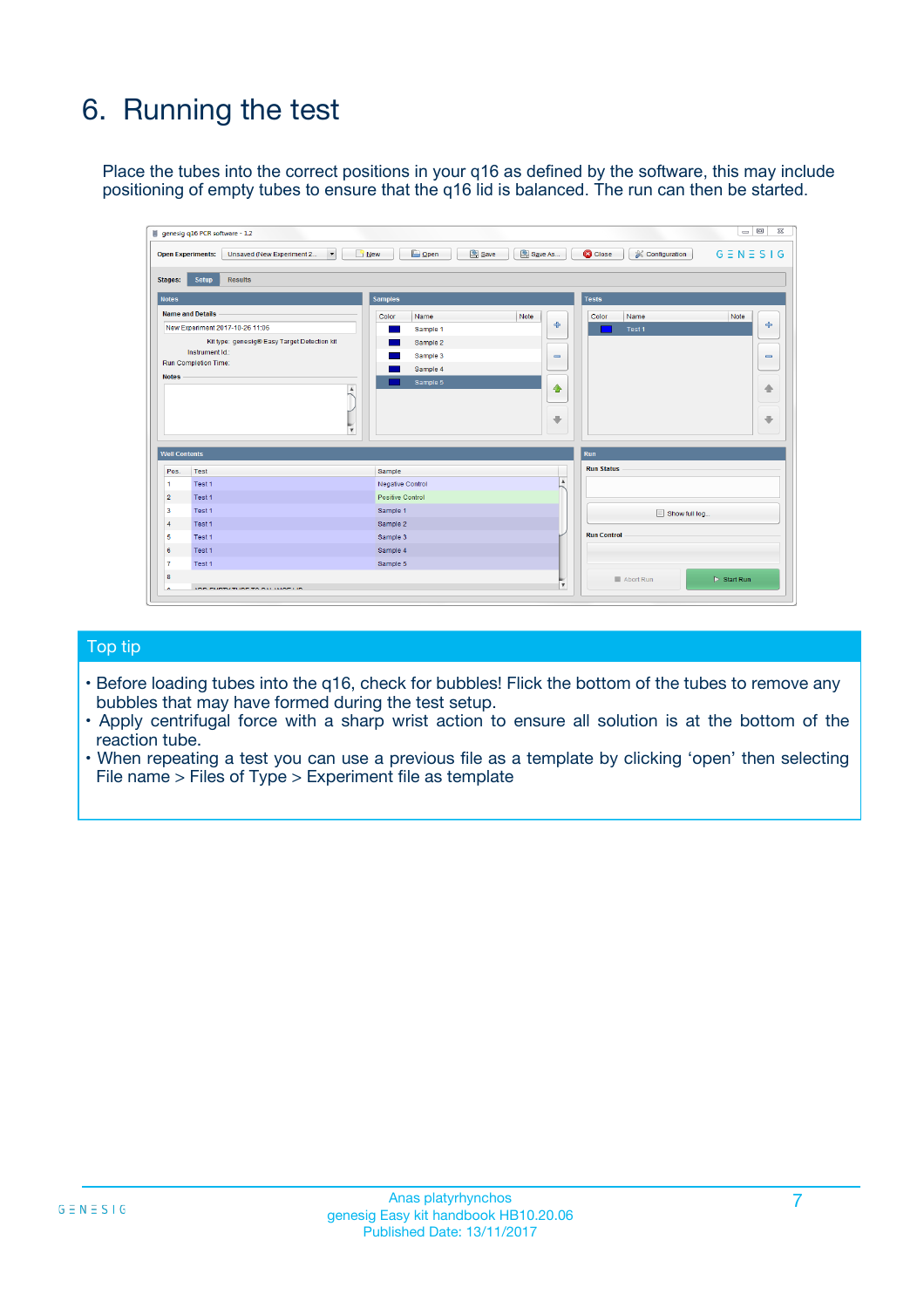### What do my results mean?

Analysis of your data is carried out automatically by the genesig q16. The following information is designed to help you fully understand a result or to troubleshoot:

### "Positive"

#### **Explanation**

Your sample has produced a positive result. Your target of interest is present and you can use the reported percentage.

### "Negative"

#### **Explanation**

Your sample has produced a negative result. The target is not present in your sample.

### "Test contaminated"

#### **Explanation**

The Negative Control should be completely free of any DNA. If you see this error message it means that at some point during the setup, the Negative Control has been contaminated with DNA and has given a positive signal. This contamination has invalidated the test. The Positive Control and your test samples are both possible sources of contaminating DNA. The genesig q16 reaction tubes from previous runs will also contain very high amounts of DNA so it is important that these are carefully disposed of after the run is completed and NEVER OPENED. It may be the case that your kits have become contaminated which will lead to the same problem occurring repeatedly.

#### **Solutions**

1. Clean your working area using a commercial DNA remover solution to ensure the area is DNA free at the start of your run and re-run the test

2. If the problem persists then the kit has become contaminated and it will have to be discarded and replaced with a new kit. When you open the new kit, run a simple test to show that changing the kit has solved the problem. Prepare a test which includes only the Positive Control, the Negative Control and one 'mock sample'. For the 'mock sample' add water instead of any sample DNA. The result for the Negative Control and the mock sample should be negative indicating that contamination is no longer present.

#### **Preventive action**

An ideal lab set-up has a 'Clean area' where the test reagents are prepared and a 'sample area' where DNA samples and the Positive Control template are handled. The best workflow involves setting up all the test components (excluding the positive control template) in the clean area and then moving the tests to the sample area for sample and Positive Control addition. If this method is followed then the kit components are always kept away from possible sources of contamination. For extra security the Negative Control can be completely prepared and sealed in the clean area. All work areas should be decontaminated regularly with DNA remover.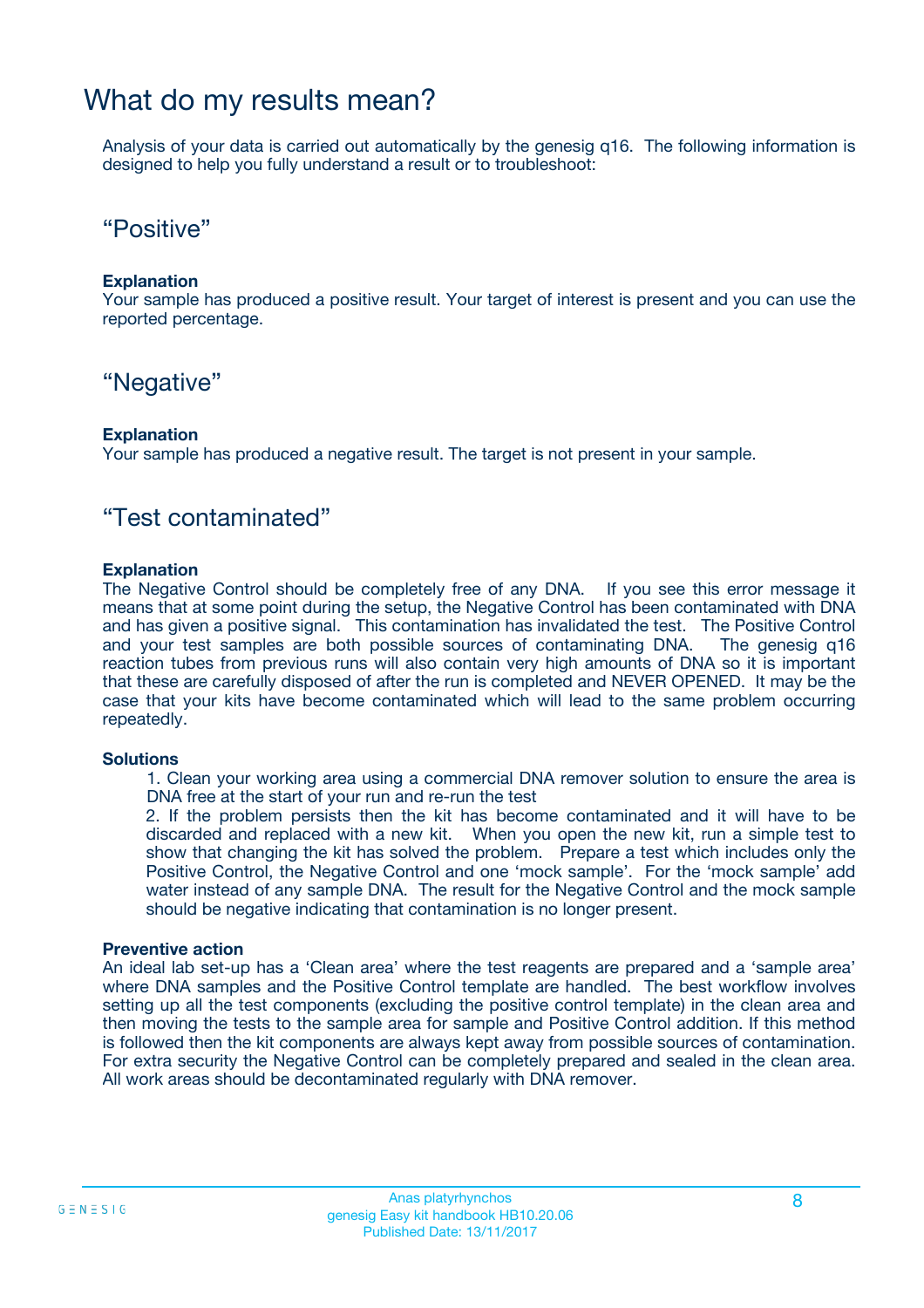#### **Explanation - If positive control has failed**

The test has failed because the Positive Control has not worked. The Positive Control is present to show that all aspects of the test are working correctly together. When this control test fails, the test as a whole is invalidated. This finding indicates that a problem has occurred in the reaction set-up part of the experiment and has nothing to do with sample preparation.

#### **Solutions**

- 1. Check the entire workflow and test set-up to look for any user errors, then repeat the test e.g. have the right colour pipettes and solutions been used with the correct tubes?
- 2. Ensure the positive and negative controls are inserted into the correct wells of your q16.

3. A component of the test may have 'gone off' due to handing errors, incorrect storage or exceeding the shelf life. When you open a new kit, run a simple test to show that changing the kit has solved the problem. Prepare a test which includes only the Positive Control, the Negative Control and one 'mock sample'. For the 'mock sample' add internal control template instead of any sample DNA. If the Positive Control works, the mock sample will now be called as a negative result.

#### **Explanation - If positive control has passed**

The test has failed because the sample is not suitable for qPCR testing. This particular sample has failed because it contains one or more factors that are inhibitory to PCR. This has compromised accuracy and precision of the quantitative reporting, resulting in a reported speciation percentage greater than 100%.

#### **Solutions**

- 1. Dilute the extracted sample 1:10 in water to "dilute out" the PCR inhibitors.
- 2. Check the sample preparation protocol to look for any user errors, then repeat.

3. PCR inhibitors can result from overloading the DNA/RNA sample preparation protocol with too much starting material. Try reducing the amount of starting material (by a factor of 2) then repeat.

### "Positive result lower than test sensitivity"

#### **Explanation**

The test is positive so if you are only interested in obtaining a 'present or absent' answer for your sample then your result is reliable. However, if the calculated percentage falls outside the accurate range for the test the exact percentage cannot accurately be calculated. Nonetheless a semi-quantitative result can be reported based on the "% sensitivity" column. e.g. If the "% sensitivity" is reported at "1%" then the sample can be reported as "positive test with less than 1% presence of species of interest". If you require more accurate information for your sample then proceed with the solutions below.

#### **Solutions**

1. A higher quality of sample containing more DNA will yield a more sensitive test. Try increasing the concentration of sample that is added to the Sample Prep Solutions stage during the extraction.

2. If you cannot increase the amount of sample, check the sample preparation protocol to look for any user errors then repeat.

3. Poor quality samples can result from overloading the sample preparation protocol with too much starting material. Try reducing the amount of starting material then repeat.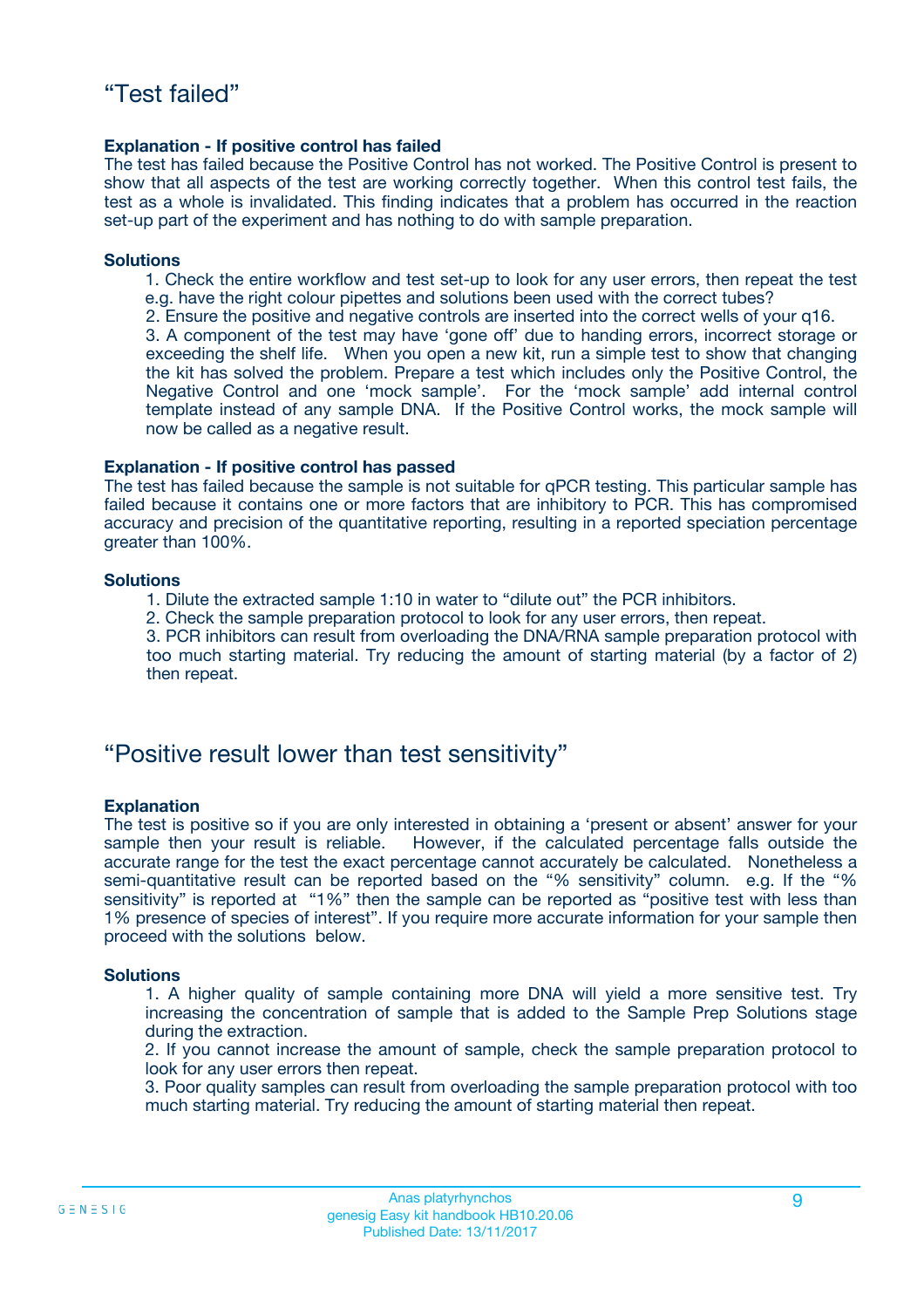### "Test failed and is contaminated"

#### **Explanation**

The Positive Control is indicating test failure, and the Negative Control is indicating test contamination. Please read the "Test Failed" and "Test contamination" sections of this technical support handbook for a further explanation.

#### **Solution**

1. For appropriate solutions, read both the "Test failed" and "Test contaminated" sections of this handbook.

### "Low level of universal target DNA"

#### **Explanation**

The test has failed because either the sample quality or quantity was too low. This has been identified by the universal target and may be caused by the sample having been compromised or a low amount of the universal target being present in the starting material. In either case the sample will not be fit for analysis.

#### **Solutions**

1. Try increasing the amount of sample that is added to the Sample Prep Solution stage during the extraction.

2. If you cannot increase the amount of sample, check the sample preparation protocol to look for any user errors then repeat.

3. Poor quality samples can result from overloading the sample preparation protocol with too much starting material. Try reducing the amount of starting material then repeat.

### "Positive - Caution, low level of universal target DNA"

#### **Explanation**

The test is positive so if you are only interested in obtaining a 'present or absent' answer for your sample then your result is reliable. However, the quantification has failed because either the sample quality or quantity was too low. The signal produced by the universal target acts as an endogenous control, identifying the quantity of DNA in the sample form which the species percentage is calculated. In this case the total level of DNA was not high enough. This will occur if the sample quality has been compromised or if a low amount of universal target was present in the starting material.

#### **Solutions**

For appropriate solutions read the "Low level of universal target DNA" section of this handbook.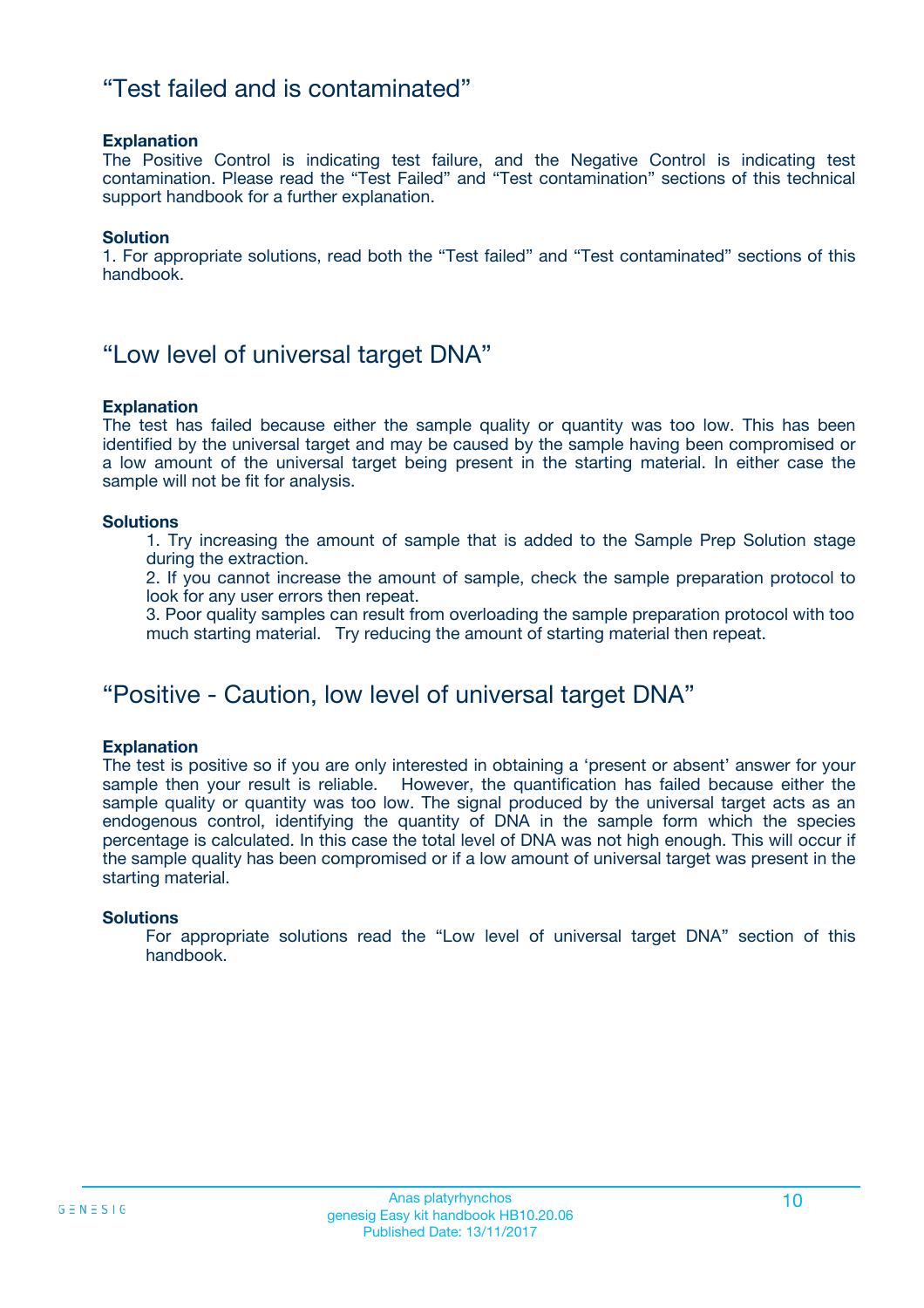# Speciation by qPCR

This kit provides a method for detecting Anas platyrhynchos mitochondrial DNA that may be present in a food sample. The kit is based on the PCR amplification of a unique species specific tag present in the mitochondrial genome of that species. The mitochondrial genome is an ideal target since it has been sequenced for many different species. This allows comprehensive bioinformatics analysis followed by careful design to ensure specific detection of the desired species whilst excluding detection of other related species. Furthermore, since there are multiple copies of each mitochondrial genome within each cell, the detection sensitivity for this kit is up to 100 times greater than that of a test which targets a single copy locus within the nuclear DNA genome.

The test works by detecting the level of DNA present from the animal of interest and then compares that to the total level of animal DNA in the sample.

If testing a non-animal sample the genesig Easy AnimalFINDER kits will be more appropriate as they do not require the detection of the universal meat/fish endogenous control.

### **Sensitivity**

Under optimal conditions, the kit provides exceptional sensitivity and will detect adulterated foodstuffs. Detection of less than 0.1% adulteration is possible.

The sensitivity depends on the quality of the DNA sample that you use. Greater sensitivity is possible with higher levels of good quality DNA. The genesig q16 will automatically assess the DNA quality and report on the sensitivity of each test on a case-by-case basis.

### **Specificity**

This kit is designed to specifically detect the Mallard/Peking Duck species which is relevant to the food industry.

This kit will also detect:

Anas chlorotis, Anas diazi, Anas fulvigula, Anas laysanensis, Anas luzonica, Anas poecilorhyncha, Anas rubripes, Anas wyvilliana, Anas zonorhyncha, Tadorna tadorna

#### This kit will not detect:

Anas superciliosa, Anas undulata, Anas acuta, Anas aucklandica, Anas bahamensis, Anas bernieri, Anas capensis, Anas carolinensis, Anas castanea, Anas chathamica, Anas clypeata, Anas crecca, Anas cyanoptera, Anas discors, Anas erythrorhyncha, Anas flavirostris, Anas Formosa, Anas georgica, Anas gibberifrons, Anas gracilis, Anas hottentota, Anas melleri, Anas nesiotis, Anas platalea, Anas puna, Anas querquedula, Anas rhynchotis, Anas smithii, Anas sparsa, Anas versicolor, Cairina moschata